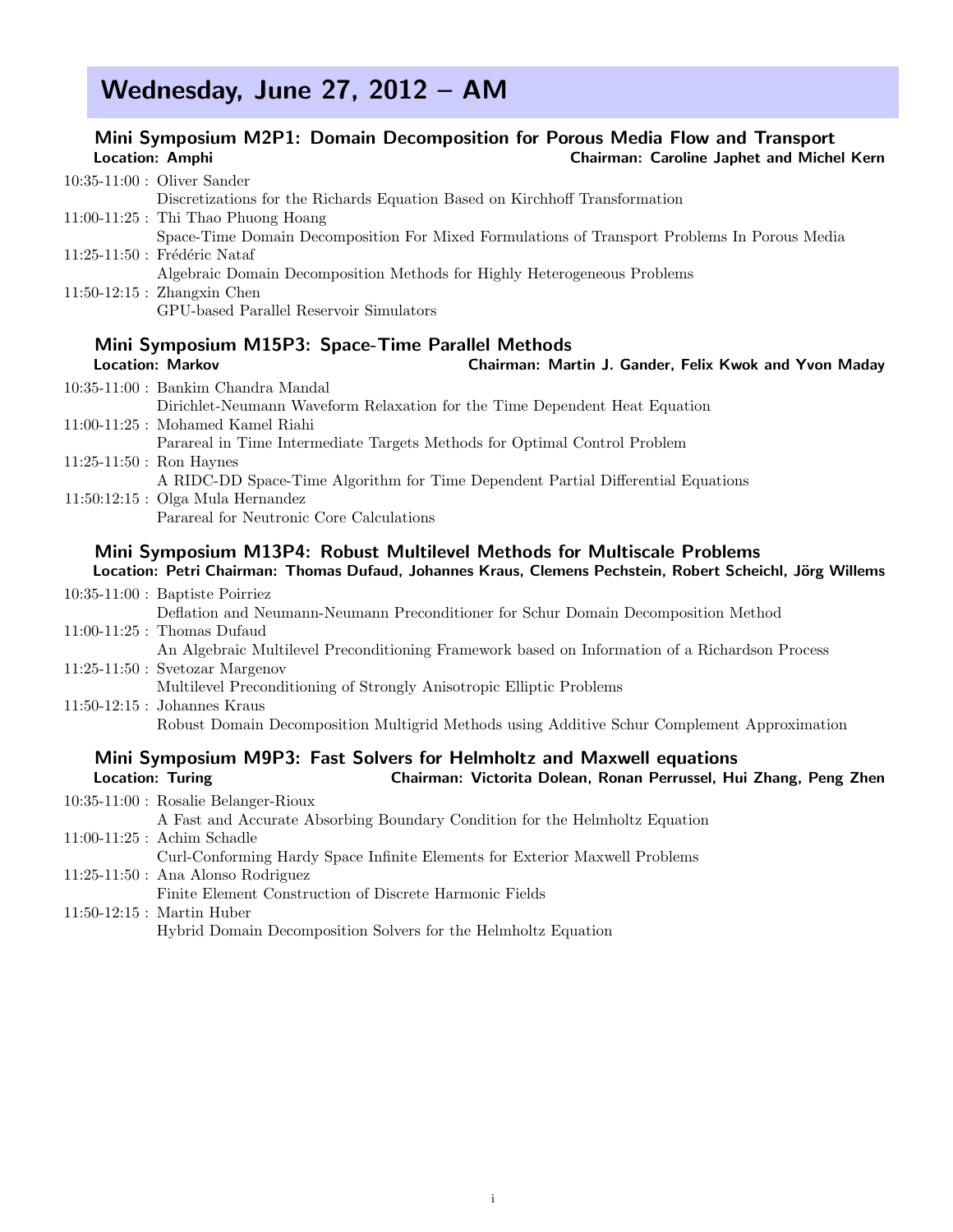# Wednesday, June 27, 2012 - AM

| <b>Location: 150</b> | <b>Contributed Talks C3: Optimized Schwarz Methods</b>                                                                      | Chairman: Kévin Santugini |
|----------------------|-----------------------------------------------------------------------------------------------------------------------------|---------------------------|
|                      | $10:35-11:00$ : Florence Hubert                                                                                             |                           |
|                      | Optimized Schwarz Algorithms for Finite Volume Schemes                                                                      |                           |
|                      | $11:00-11:25$ : Erell Jamelot                                                                                               |                           |
|                      | Domain Decomposition for the Neutron $SP_N$ Equations                                                                       |                           |
|                      | 11:25-11:50 : Frédéric Magoulès                                                                                             |                           |
|                      | A Stochastic-based Optimized Schwarz Method for the Gravimetry Equations on GPU Clusters                                    |                           |
|                      | 11:50:12:15 : Lahcen Laayouni cancelled<br>On the Algebraic Optimized Schwarz methods (AOSM): Performances and Applications |                           |
| Location: 151        | <b>Contributed Talks C8: Application to Flow Problems</b>                                                                   | Chairman: Taoufik Sassi   |
|                      | $10:35-11:00$ : Aivars Zemitis                                                                                              |                           |
|                      | On Domain Decomposition Based Software Tool for Flow Simulation in Containment Pools of Nuclear<br>Reactors                 |                           |
|                      | $11:00-11:25$ : Leonardo Baffico                                                                                            |                           |
|                      | A Fluid Structure Interaction Problem with Friction-Type Slip Boundary Condition                                            |                           |
|                      | $11:25-11:50$ : François Pacull                                                                                             |                           |
|                      | Krylov Acceleration of Schur Complement Type Iterations for Linearized CFD Systems: a Numerical                             |                           |
|                      | Examination                                                                                                                 |                           |
|                      | $11:50:12:15$ : Daniel Loghin                                                                                               |                           |
|                      | Interface Preconditioners for Flow Problems                                                                                 |                           |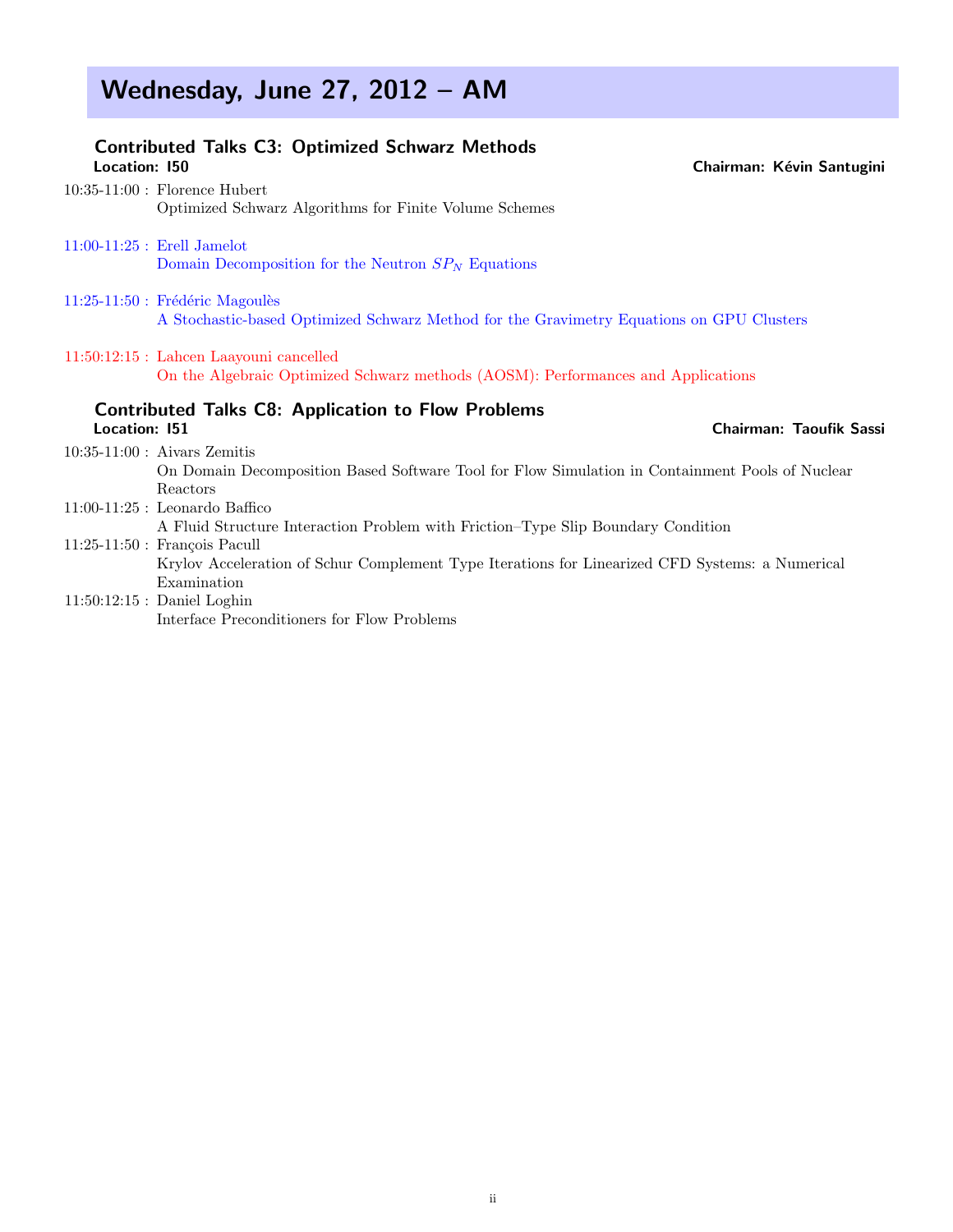# Wednesday, June 27, 2012 – PM

#### Mini Symposium M2P2: Domain Decomposition for Porous Media Flow and Transport Location: Amphi Chairman: Caroline Japhet and Michel Kern

|                              | $16:05-16:30$ : Bernd Flemisch                                                                                                                    |
|------------------------------|---------------------------------------------------------------------------------------------------------------------------------------------------|
|                              | Model Coupling for Multiphase Flow in Porous Media                                                                                                |
|                              | $16:30-16:55$ : Paul-Marie Berthe                                                                                                                 |
|                              | Space-Time Domain Decomposition with Finite volumes for Porous Media Applications                                                                 |
|                              | 16:55-17:20 : Jean-Baptiste Apoung Kamga                                                                                                          |
|                              | A Numerical Zoom Preconditioner for Discontinuous Galerkin Domain Decomposition Approximation of                                                  |
|                              | Darcy Flow                                                                                                                                        |
|                              | $17:20-17:45$ : Anthony Michel                                                                                                                    |
|                              | Time Space Domain Decomposition for Reactive Transport in Porous Media. Application to CO2                                                        |
|                              | Geological Storage                                                                                                                                |
|                              | Mini Symposium M18P1: Solvers for Discontinuous Galerkin Methods<br><b>Location: Markov</b><br>Chairman: Blanca Ayuso de Dios, Susanne C. Brenner |
| $16:05 - 16:30$ : Kolja Brix |                                                                                                                                                   |
|                              | Robust Preconditioners for DG-Discretizations with Arbitrary Polynomial Degrees on Locally Refined<br><b>Meshes</b>                               |

- 16:30-16:55 : Alexandre Pieri BDDC Preconditioners: from hp-Continuous to Discontinuous Galerkin Schemes with different Local Polynomial Degrees
- 16:55-17:20 : Christoph Lehrenfeld DD Preconditioning for High Order Hybrid DG Methods on Tetrahedral Meshes
- 17:20-17:45 : Eun-Hee Park A BDDC Method for a Symmetric Interior Penalty Galerkin Method

### Mini Symposium M20 : Domain Decomposition and Multiscale Methods

| Location: Petri      | Chairman: Petter E. Bjørstad                                                                       |
|----------------------|----------------------------------------------------------------------------------------------------|
|                      | $16:05 - 16:30$ : Juan Galvis                                                                      |
|                      | Domain Decomposition and Multiscale Methods for High-contrast Elliptic Equations                   |
|                      | $16:30-16:55$ : Robert Scheichl                                                                    |
|                      | Weak Approximation Properties of Elliptic Projections with Functional Constraints                  |
| 16:55-17:20 : Rui Du |                                                                                                    |
|                      | Two-Level Additive Schwarz Methods with Adaptive Sampling Coarse Spaces for Multiscale Problems in |
|                      | High Contrast Media                                                                                |
|                      | $17:20-17:45$ : Talal Rahman cancelled                                                             |
|                      | Alternative Coarse Spaces for Additive Schwarz Methods for Multiscale Elliptic Problems            |
|                      |                                                                                                    |
|                      | Mini Symposium M9P4: Fast Solvers for Helmholtz and Maxwell equations                              |

| <b>Location: Turing</b>   | Chairman: Victorita Dolean, Ronan Perrussel, Hui Zhang, Peng Zhen                               |
|---------------------------|-------------------------------------------------------------------------------------------------|
|                           | $16:05-16:30$ : Ronan Perrussel                                                                 |
|                           | Schwarz Methods for Time-Harmonic Maxwell's Equations Discretized by a Hybridized Discontinuous |
|                           | Galerkin Method                                                                                 |
|                           | $16:30-16:55$ : Jack Poulson                                                                    |
|                           | A Parallel Sweeping Preconditioner for High-Frequency Heterogeneous 3d Helmholtz Equations      |
| $16:55-17:20$ : Zhen Peng |                                                                                                 |
|                           | Speed up Non-conformal DDM Convergence using an Asymmetric Optimal Transmission Condition       |
|                           | $17:20-17:45$ : Stéphane Lanteri                                                                |
|                           | Discretization of Optimized Schwarz Methods for Maxwell's Equations                             |
|                           |                                                                                                 |